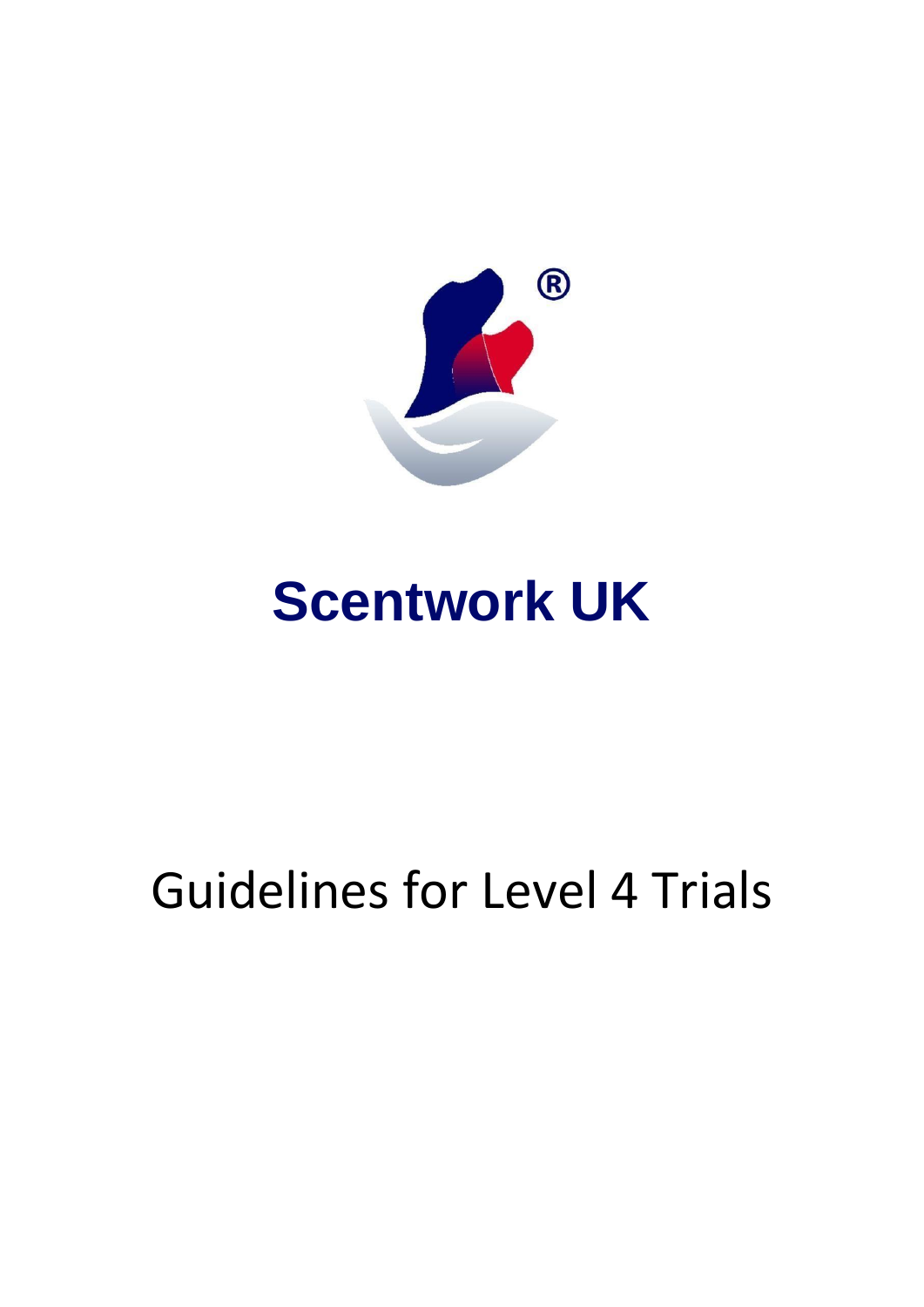

## **The Test involves 4 timed searches**

- 1) The dog to find two articles of a different scent that have been hidden amongst a search area containing 2/4 tables & 8 chairs and a perimeter that contains items. Total 2 finds
- 2) The dog to find two articles of a different scent hidden amongst 10-15 large items, brought by the judge, in a 'marked out' outdoor area approximately 6 x 6m in size. The area can be of any shape.
- 3) The dog to find two articles of a different scent indoors amongst 10-15 containers.
- 4) The dog to find two scented articles of a different scent hidden on one of the following:
- 3 vehicles
- A wall approximately 25m in length with 8 exterior items at the base.
- 2 vehicles plus a 15m wall with 4 exterior items at the base.
- 1 vehicles plus a 20m wall with 6 items at the base.

In each search area, once the first 'scented article' has been found it shall be left in situ whilst the dog searches for the second. Marks will be lost for the dog continuing to return to the first scent

There will be a draw for each of the tests to determine the running order of the teams.. The length of time allowed for each search will be 5 minutes.

Competitors can choose to end any search before the 5 minutes is up, even if both scented items weren't found. The time recorded for the search will be the time the competitor ended the search. The competitor can continue to work the other three searches and can still pass providing 6 out of 8 scented articles have been found in total.

# **Marking System**

|             | 1) Tables, chairs and perimeter | 25  |
|-------------|---------------------------------|-----|
| 2)          | <b>Exterior Search</b>          | 25  |
| 3)          | Vehicle/Wall Search             | 25  |
| 4)          | Boxes & Luggage                 | 25  |
| Total =     |                                 | 100 |
| Pass Mark = |                                 |     |

The team must find 6 out of 8 scented articles to pass the overall test.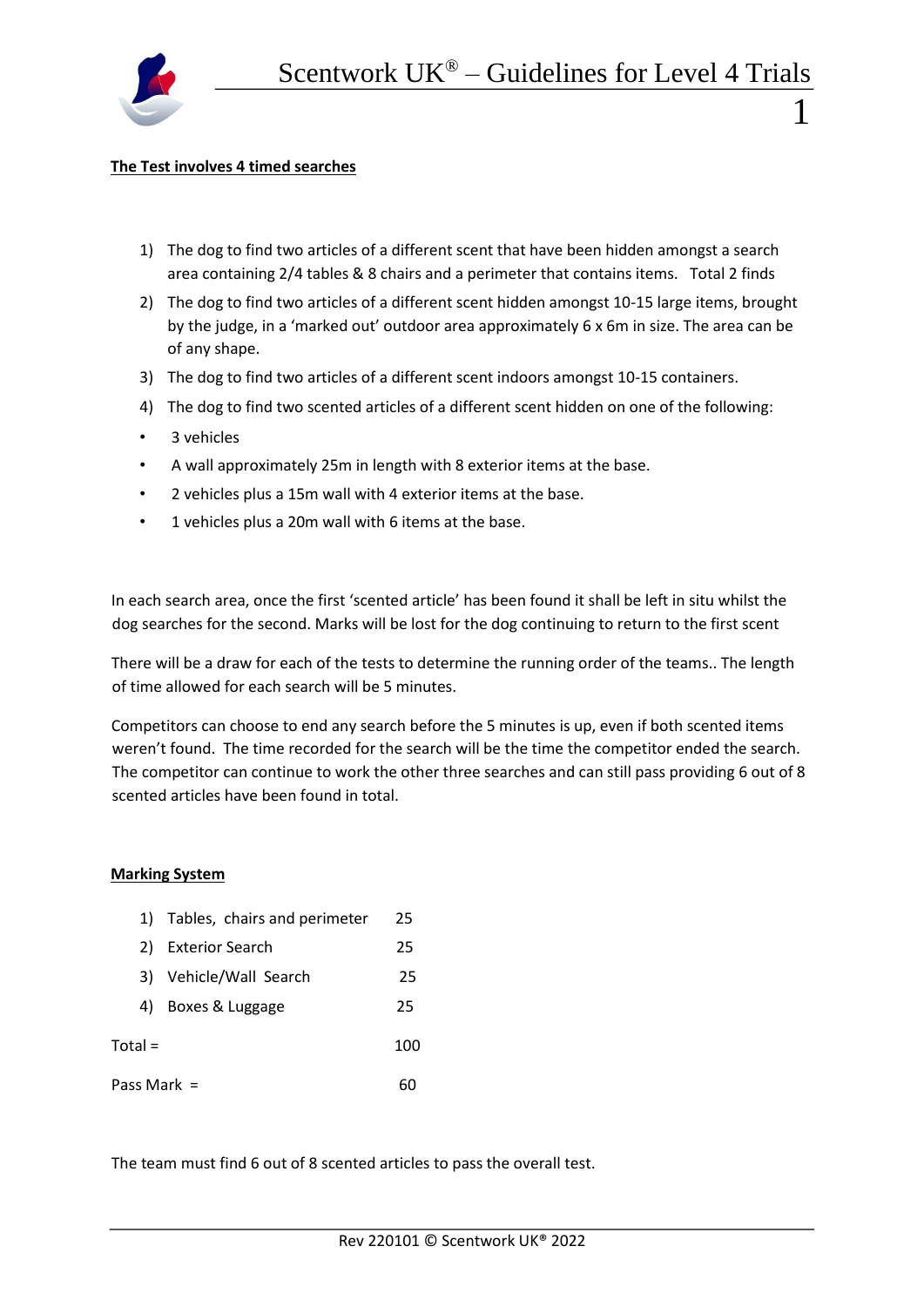

Allocation of marks – 10 points for the handler calling the 'Alert/Find' correctly for each scented article and 5 points if no deductions are made.

If the handler fails to find both scented articles in a section, the handler is still entitled to 5 points providing no deductions have been made which will go towards the final total.

The exercises can run in any order.

Certificates of merit will be awarded to those that pass and in addition there will be rosettes from 1st -4<sup>th</sup> awarded to those with the highest marks. In the event of a tie the team with the fastest time will be the winner.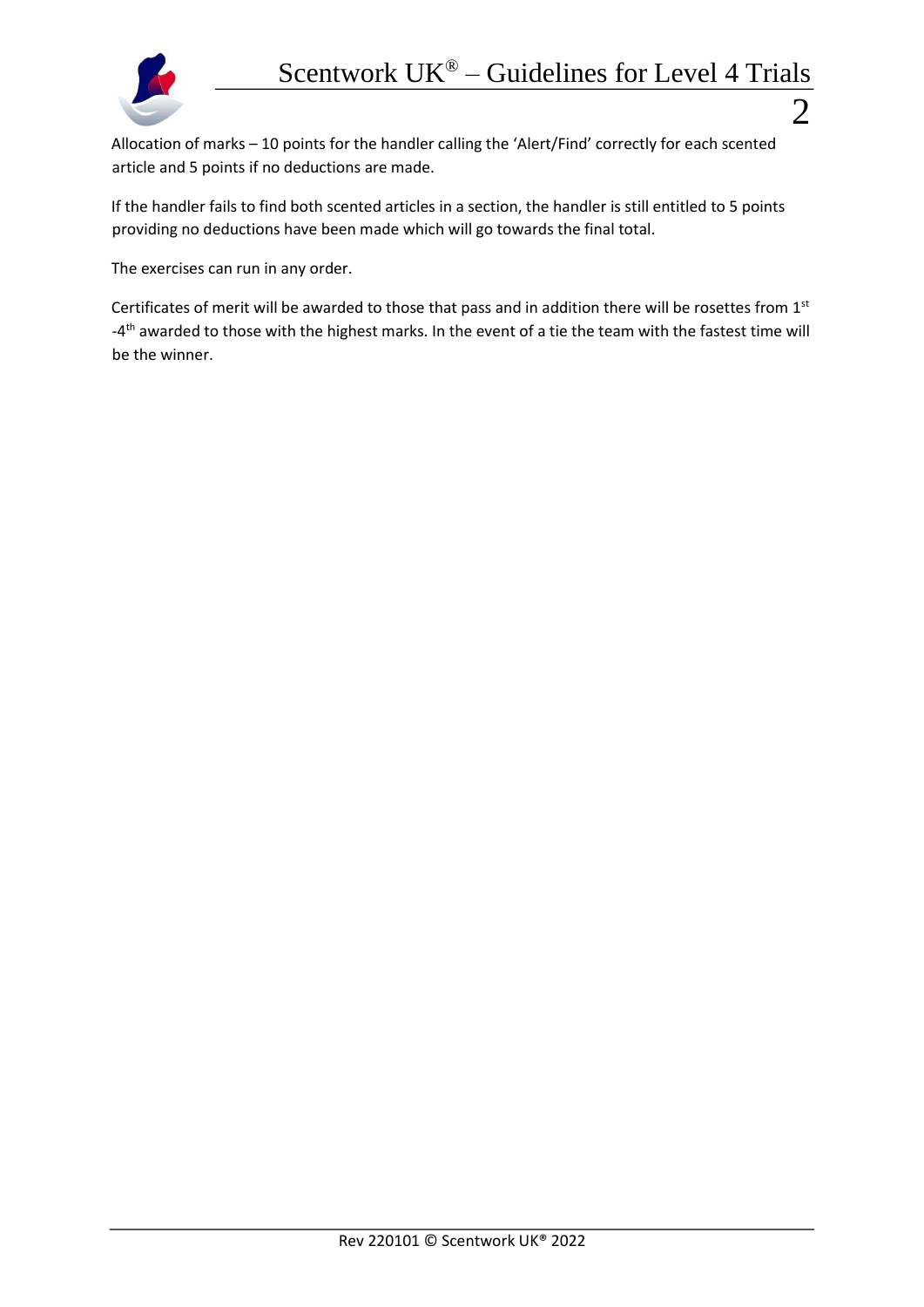# **General Guidelines**

The team to find 6 out of 8 scented articles indicating using either an 'active' or 'passive' indication. (see notes on p9 for indication definition)

Competitors will run in draw order. The dog can be worked on or off lead to be decided by the handler. The handler will not be penalised for doing part of the test 'on' and the other part, 'off' lead.

For each test there will be a start point marked with a marker

The judge will ask the handler when he/she is ready. As soon as the dog's nose passes the start marker the judge or steward will start the stop watch. The time for each exercise is 5 minutes.

The handler is given the option to have a 30 second warning before the 5 minute time is up.

No items should be touched or moved by the competitor unless the judge gives permission.

When the handler thinks the dog has found a scented article the handler should call the 'alert'. The 'stop clock' *will not* be stopped and the scented article and item will not be removed from the search area. The judge will tell the handler at the time if this is correct or not and the handler and dog team can continue the search. When the handler calls the second alert the test will then finish regardless of the second alert being correct or not.

If the judge asks the competitor to confirm 'where' for clarification, the competitor should not send the dog in again but should show the judge by 'pointing' to where the scented article might be hidden. *Marks will be lost if the competitor asks the dog to search for a second time.*

The trials manager will decide whether to use a vehicle, wall or both for the 'Vehicle or Wall' search.

The competitor will be told after the search how many scented articles were found and how many deductions were lost except in level 8. It is the responsibility of the competitor to point out any discrepancies at the time as marks cannot be changed from then after.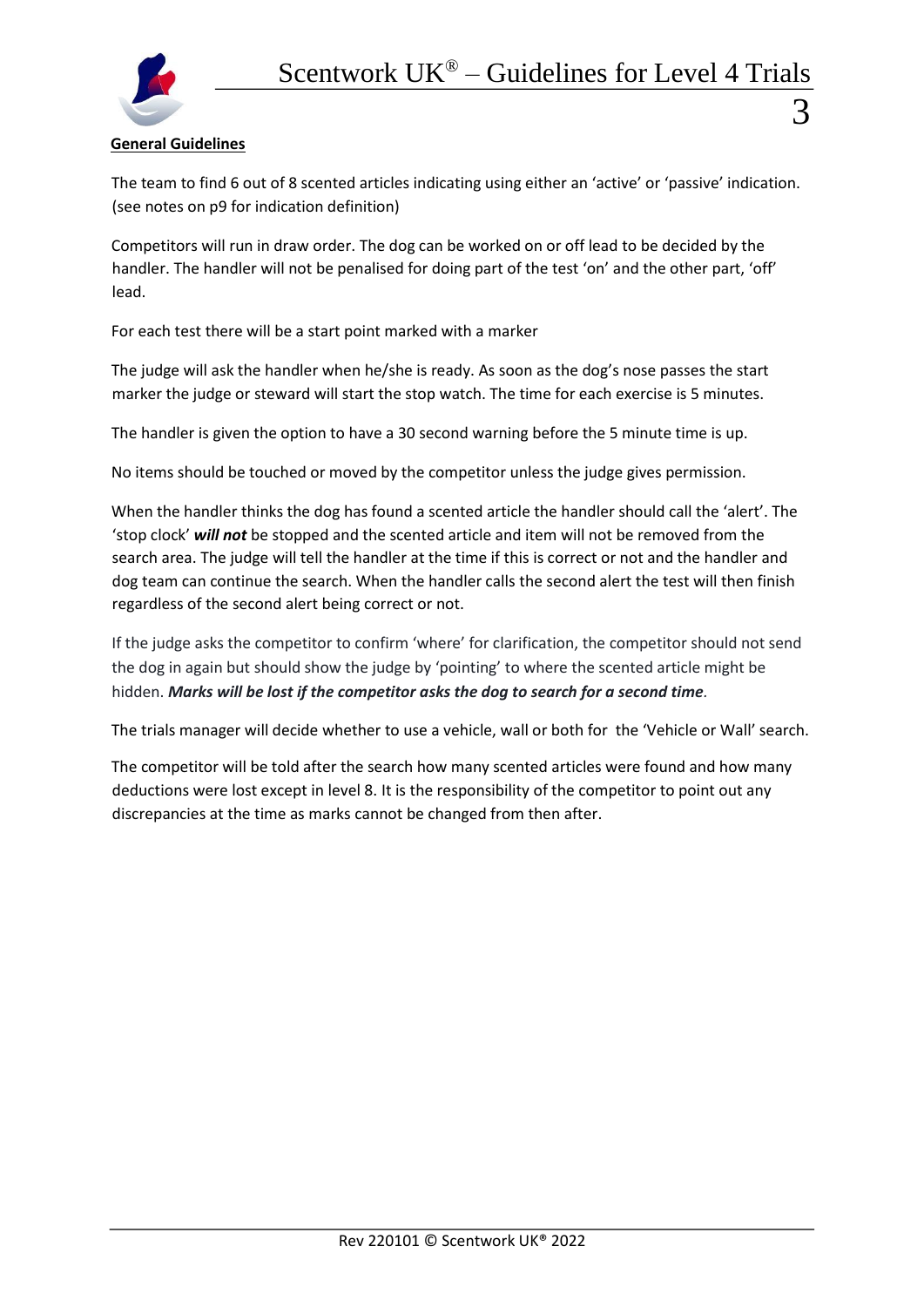

 $\varDelta$ 

# **Judges Guidelines**

The judge may hold a briefing before the tests begin and may give the handler a brief critique of their work after each test.

The Judge will ask the competitor how they will let them know that their dog has found the scented article.

The judge will ask the competitor if they want a 30 second warning before the end of time

When the handler thinks his/her dog has found the scented article the handler should tell the judge either verbally and/or raising their hand/arm to the judge. The judge will tell the handler at the time if this is correct and this will result in a pass or fail for this team.

Scented articles should be placed in the hide at least 10 minutes before the first competitor starts.

The scented article should be hidden from view and positioned to prevent the dog from retrieving as far as possible.

In the vehicle and wall search if the dog is near the source of the scent, but it is not clear to the judge that the dog has communicated the exact location to the handler, the judge should ask "where?" The handler must then indicate the source of the scent by pointing or gesturing. For Level 1-4 trials, the handler may indicate an area up to 6 inches, on any axis. (a vertical six inches, a horizontal six inches, or a diagonal six inches).

The handler can indicate the source of the scented article to the judge even though the dog isn't in that area when it is called; providing it is called before the time is up

A 'White dog' can be used prior to testing to check the scent strength and its location.

The time limit for each exercise is 5 minutes.

#### **Judges Deductions**

| <b>Deduction Reason</b>                                                                                     | <b>Up to Points</b> |  |
|-------------------------------------------------------------------------------------------------------------|---------------------|--|
| Handler Pulling dog away from Article (see definitions)                                                     | .25                 |  |
| Dog Continuing to return to found Article (Returns more than once) (L3 and L4)                              |                     |  |
| Handler not believing dogs indication (see definitions)                                                     | .30                 |  |
| Dog Not Searching Under Test                                                                                | .35                 |  |
| Handler getting in dog's way                                                                                | .35                 |  |
| Dog not quite at source (See definitions)                                                                   | .40                 |  |
| Dog pulling out, dropping or retrieving the scented article (see definitions)                               | .50                 |  |
| Handler with Tight Lead (see definitions)                                                                   | .50                 |  |
| Dog Leaving Search Area and not responding to handlers recall (reward purposes<br>and to reset dog allowed) |                     |  |
| <b>Overuse of Verbal Corrections</b>                                                                        |                     |  |
| Dog Trashing Article (see definitions)                                                                      |                     |  |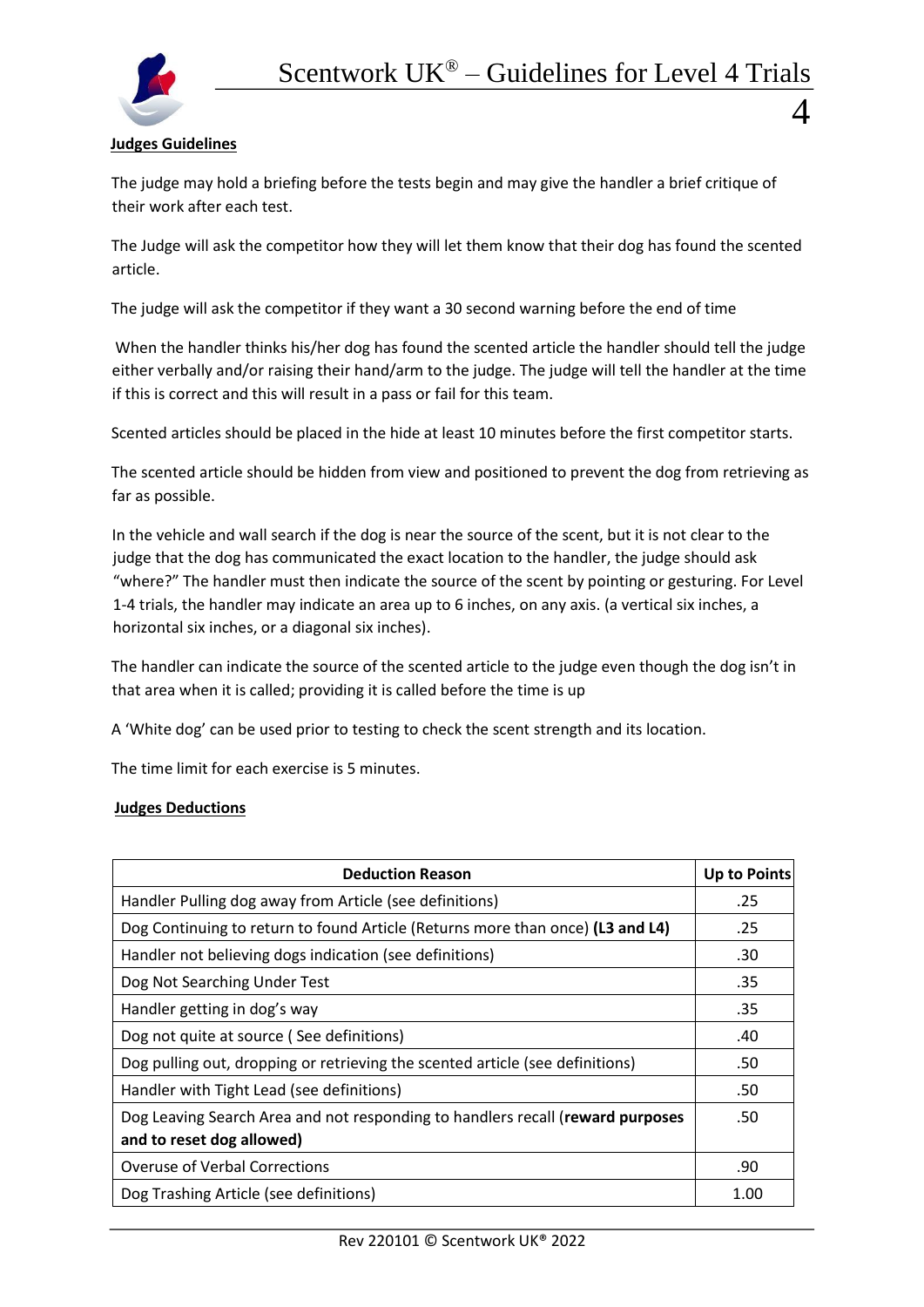



| Re-tasking the dog to search/indicate again, after calling the alert, if the judge asks<br>2.00 |
|-------------------------------------------------------------------------------------------------|
| 2.50                                                                                            |
| 2.60                                                                                            |
| 3.50                                                                                            |
| 4.70                                                                                            |
| 5.00                                                                                            |
| 5.00                                                                                            |
| Eliminated                                                                                      |
| Eliminated                                                                                      |
| <b>Disqualified</b>                                                                             |
|                                                                                                 |

## **Judges Notes:**

**Please note that the above deductions are the only deductions that can be used when Judging a Level 1 – 4 SWUK Trial.** 

**Actual value of each deduction to be determined by the judge up to the maximum points specified in the table above.**

**Once a maximum of 5 marks has been lost the competitor can no longer lose any further points but may continue with the search except for continuous fouling and trashing.** 

**Deductions are per search area and can only be deducted once per search.** 

#### **Definitions**

*Dog removing the scented article -* If the 'scented' article is removed and either dropped or retrieved by the dog, marks will be lost. In this event the judge must replace a fresh 'scented' article in the exact same position before it was removed and before the next dog & handler team runs. The item does not need to be replaced unless damaged occurred during the 'scented article' removal. (see definitions of 'scented article' and 'item'.)

*Scented article* – Articles that can be used as the carrier for the 'target odour'. In L1-5 the carriers can be black polycotton, polyamide and/or Velcro. In L6-8 the carriers can be any material which has shown to be absorbent to the scent and small enough to be concealed from the handler (see  $L6 - 8$ ) Judge's Guidelines)

*Items* – The term used to describe the object upon which the judge hides the scented article eg. box, bag, luggage, and any of the exterior items.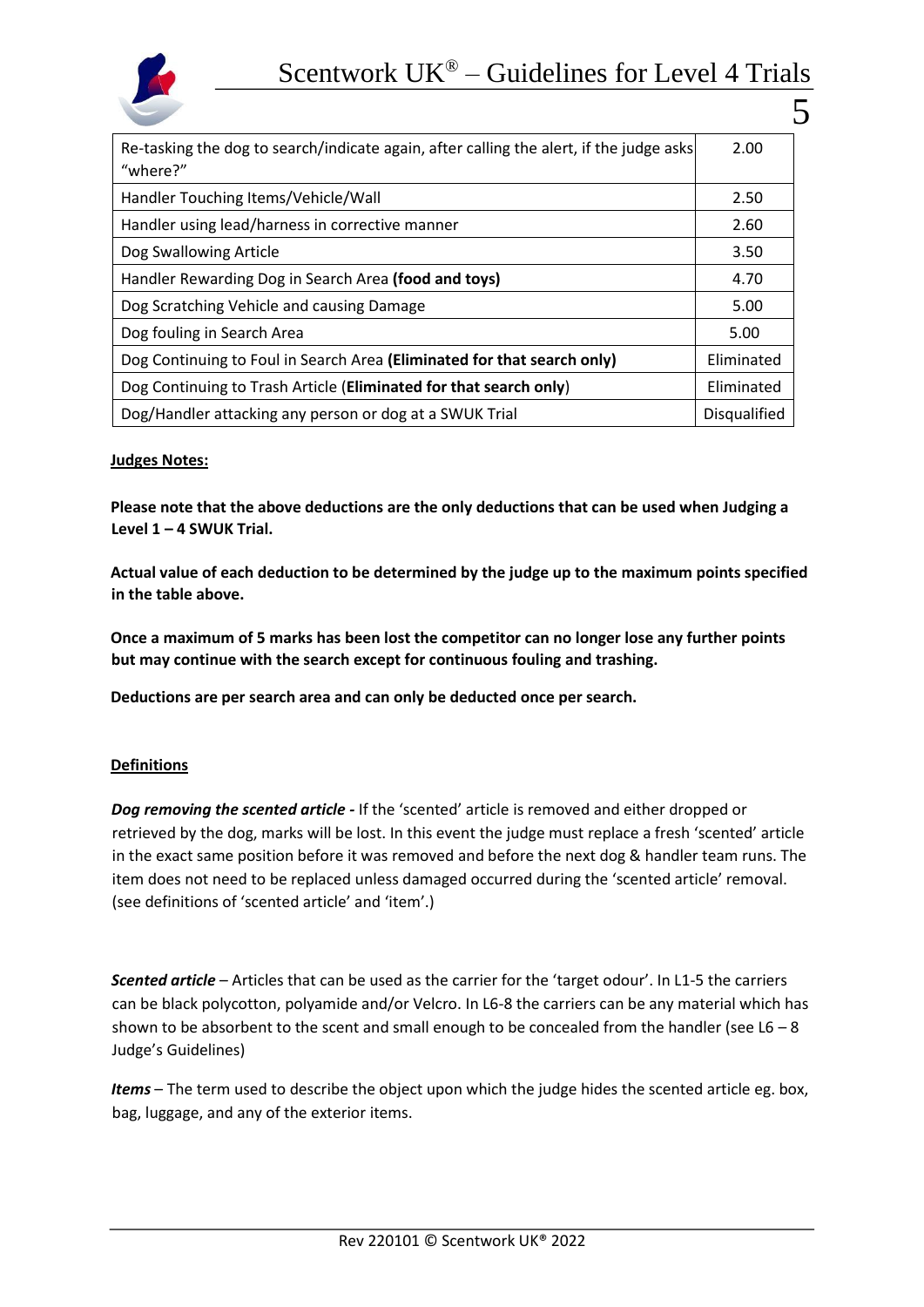

*Handler pulling dog away from article and handler not believing dogs indication -* Marks will be lost if it is clear to the judge that the dog has detected the odour and the handler either 'pulls the dog away' or does not believe the dog's indication.

*Tight lead* - Marks will be lost for the following:

-Dogs being worked continually on a tight lead.

-Dogs being restrained and prevented from reaching the hidden odour.

**NB:** The judge must decipher whether it is the dog or the handler that causes the tight lead. A dog that becomes momentarily restrained by its own choice should not be penalised.

# *Dog not quite at source*

*Level 3 & 4***:** A deduction of 0.40 **marks** will be lost if the dog hasn't indicated the exact location of the scented article, including those hidden on the perimeter, except in the vehicle/wall search. In the vehicle/wall search only, the indication can be up to 6 inches from the source, in any direction, for the find to be awarded; if the indication is further than 6 inches from source in the vehicle/wall search this will be a wrong alert and no points will be awarded for that find. Further deductions can be made for other aspects of the search. In level 3 and 4 the scent on the perimeter can be in the seam of a cupboard door/drawer rather than on an item.

*Trashing & Fouling -* (Please read indication description in Notes on page 9) Any behaviour that is excessive or could potentially cause damage to any items including the item that is scented. Behaviours not acceptable will include biting, persistent paw scratching (more than 3 paw contacts in succession) or throwing items around and rough handling of any non-scented items. In the event of 'trashing' items and 'fouling', marks for finding the scented article should not be lost and will go towards the final total. After a fouling incident it is recommended that the search items are moved to a new search area, if possible. If the search area cannot be moved, subsequent competitors must be made aware where the fouling incident happened. However, in the event of continuous trashing of items and repeated fouling the test must immediately be stopped by the judge and the handler/dog team 'will' be eliminated from this 'section' (not get any marks for this section) although the dog/handler team shall be allowed to partake in the other exercises.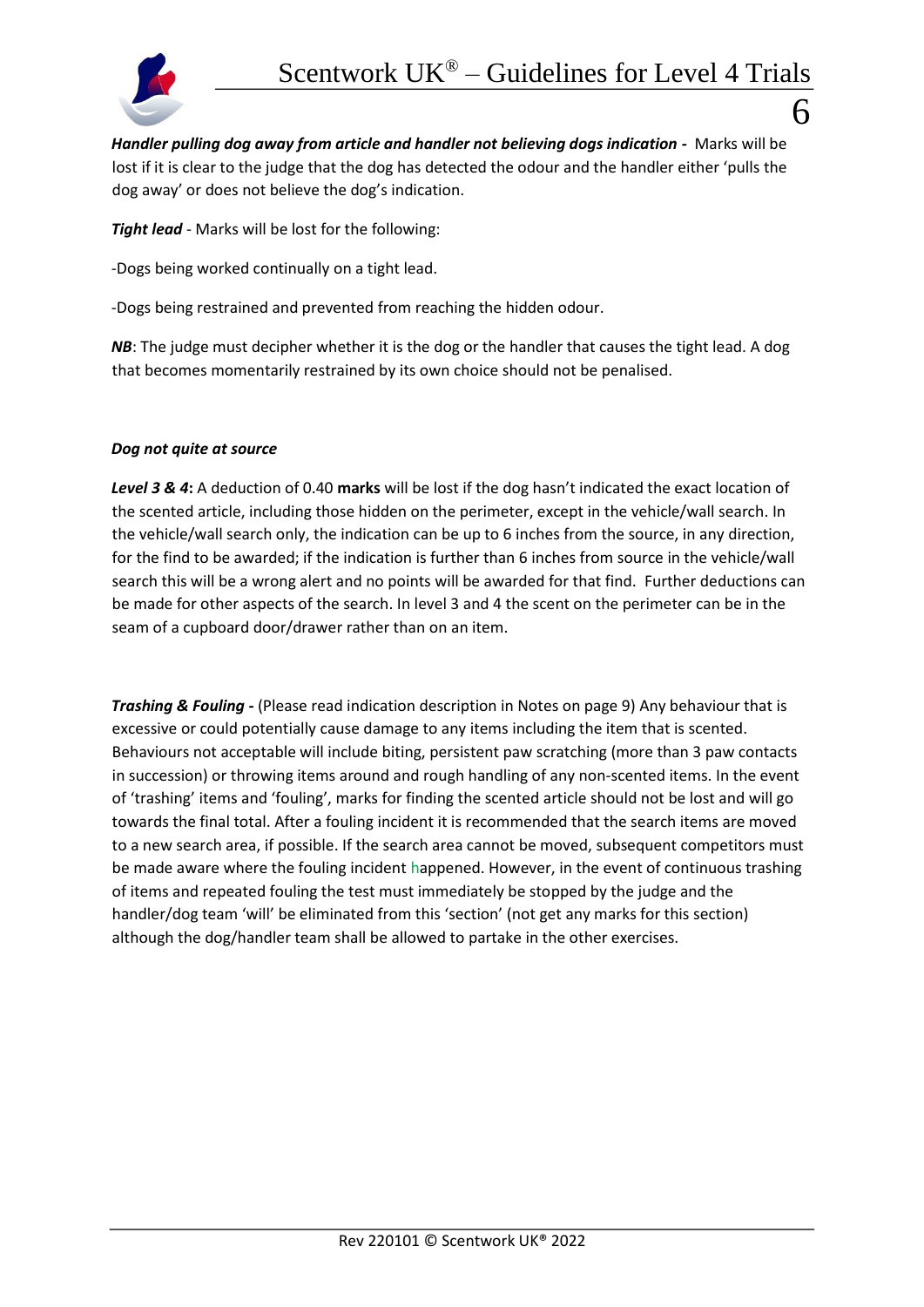

The test will be conducted indoors. The room should be free from other clutter which is not part of the test.

There will be two scented articles, of a different scent, hidden around the tables & chairs and perimeter area. One of the scents may be hidden within the seam area of a filing cabinet, cupboard, drawer or closed door.

The tables and chairs can be arranged in any way although a square pattern is preferred and items may be placed around the perimeter at suitable places to hide the scented articles.

The search area will contain up to two 'distraction scents' which have been placed in other items (see notes section below).

# **2) Exterior Search**

The test must be conducted outdoors. The ground surface can consist of materials such as grass, gravel, tarmac, artificial grass/fabric. If it is to take place in a public area it is recommended that the area is fenced off using plastic webbing or something similar.

There should be between 10-15 items. The items should be supplied by the judge and of a size that the dog cannot pick up and retrieve although retrieving items shouldn't be penalised.

At least two of the items should contain 'distraction scents' and may contain other materials such as litter, rope or hessian packaging. The two 'scented articles' must not be placed in or amongst any of the items that contain a 'distraction scent'.

If a dog is interfered with by another dog entering the search area then the team is allowed a re-run.

# **3) Vehicle and wall Search**

To find two scented article on the exterior of 1 or 2 of 3 vehicles, a wall 25m approximately in length with 8 items at the base, 2 vehicles and a wall of 15m in length with 4 items at the base or 1 vehicle and a wall 20m in length with 6 items at the base. .

The use of any vehicle is acceptable and should be cleaned prior to the test. The search vehicles should not contain any other dogs or food. However 'dog odour' is acceptable as a 'distraction scent'

The vehicles should be parked in a safe area that allows the team easy access to all three vehicles. At least one of the vehicles should be parked close to a verge or grass area providing 'distracting scents'.

- 1) The two scented articles can either be hidden on two separate vehicles or both on the same one.
- 2) The two scented articles can either be hidden on the wall, approximately 25m in length, both on items at the base of the wall or one on each.
- 3) If two vehicles and a 15m wall are used 4 exterior items must be placed at the base of the wall. The scented articles can be hidden either on the wall, or on two of the exterior items,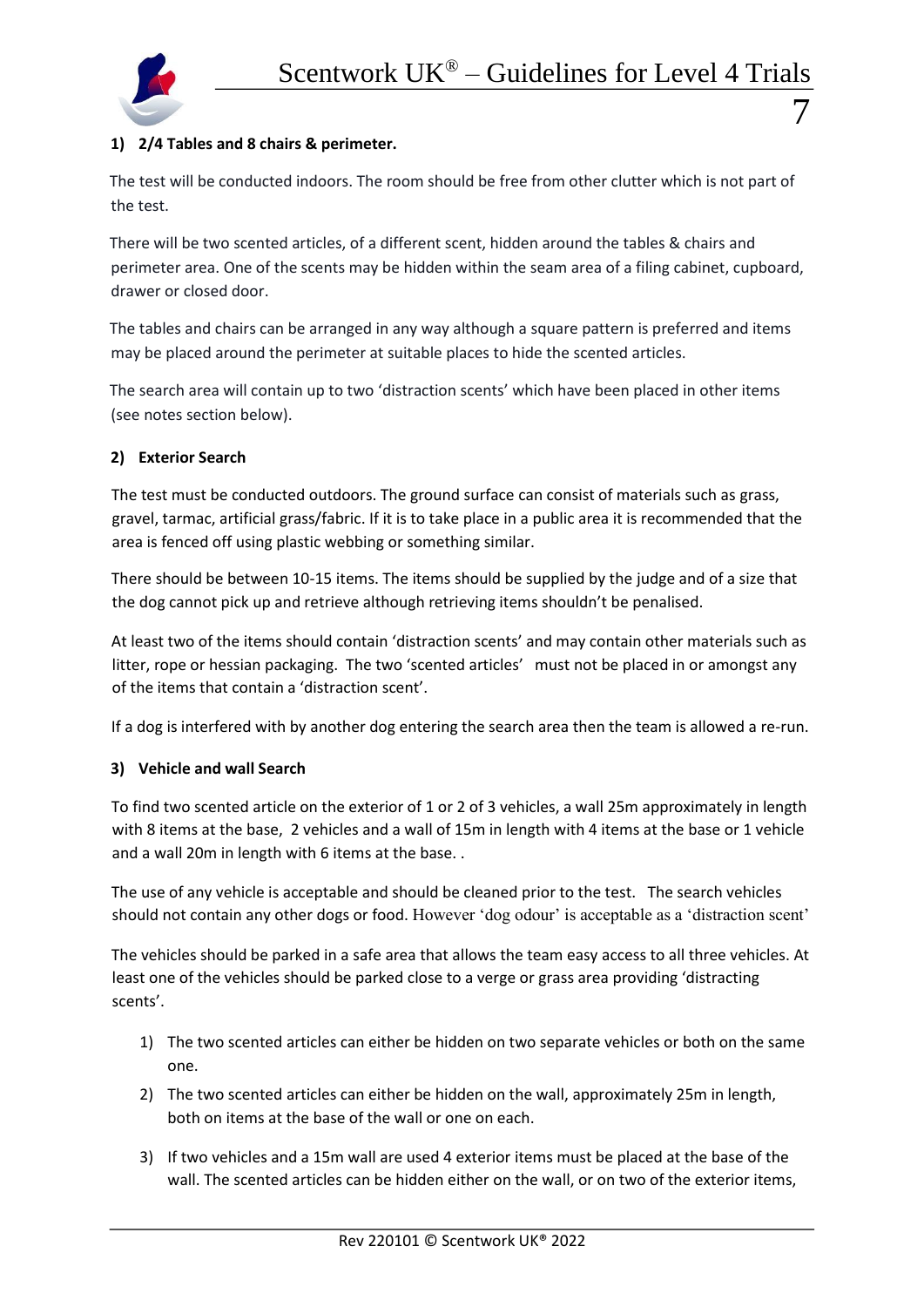

or the exterior of either one or both of the vehicles or a combination of one on a vehicle, wall or on one of the items at the base.

4) If one vehicle and a 20m wall are used 6 exterior items must be placed at the base of the wall. The scented articles can be hidden either on the wall, or on/in two of the exterior items, or the exterior of the vehicle, or a combination of the vehicle, wall or on one of the items at the base.

The scented articles should be positioned no higher than at nose height of the smallest dog whilst standing on its rear legs. For elderly or disabled dogs the height should be no more than at shoulder height. Handlers of these dogs should notify the judge before the start of the test.

The outside wall can be brick, wood or any solid material. The length may include doors, window sills, drain pipes, taps, heating vents etc. These may be used as potential hiding places but not, heating vents if they are in use.

The judge may or may not decide where the competitor should start the test. Once the handler thinks the dog has found a 'scented article' the handler must call the alert and will be told by the judge at the time if this is correct or not. Any excessive scratching at the paintwork should be stopped by the judge immediately.

# **4) Container Search**

To be tested indoors.

The room should be as free from other room clutter as possible.

There should be a mixture of approximately 10-15 containers which may include cardboard boxes, luggage, bags, hard plastic & wooden containers and any other suitable items. The luggage shouldn't be padded with anything other than newspaper or bubble wrap.

Boxes should be prepared in the following way: The scented article should be placed just in the seam then be 'over turned' (see pictures below) All the other decoy boxes in the search should be upturned as well.



The two scented articles can be hidden in *either* two boxes, two items of luggage or one piece of luggage and one box but not both in the same one.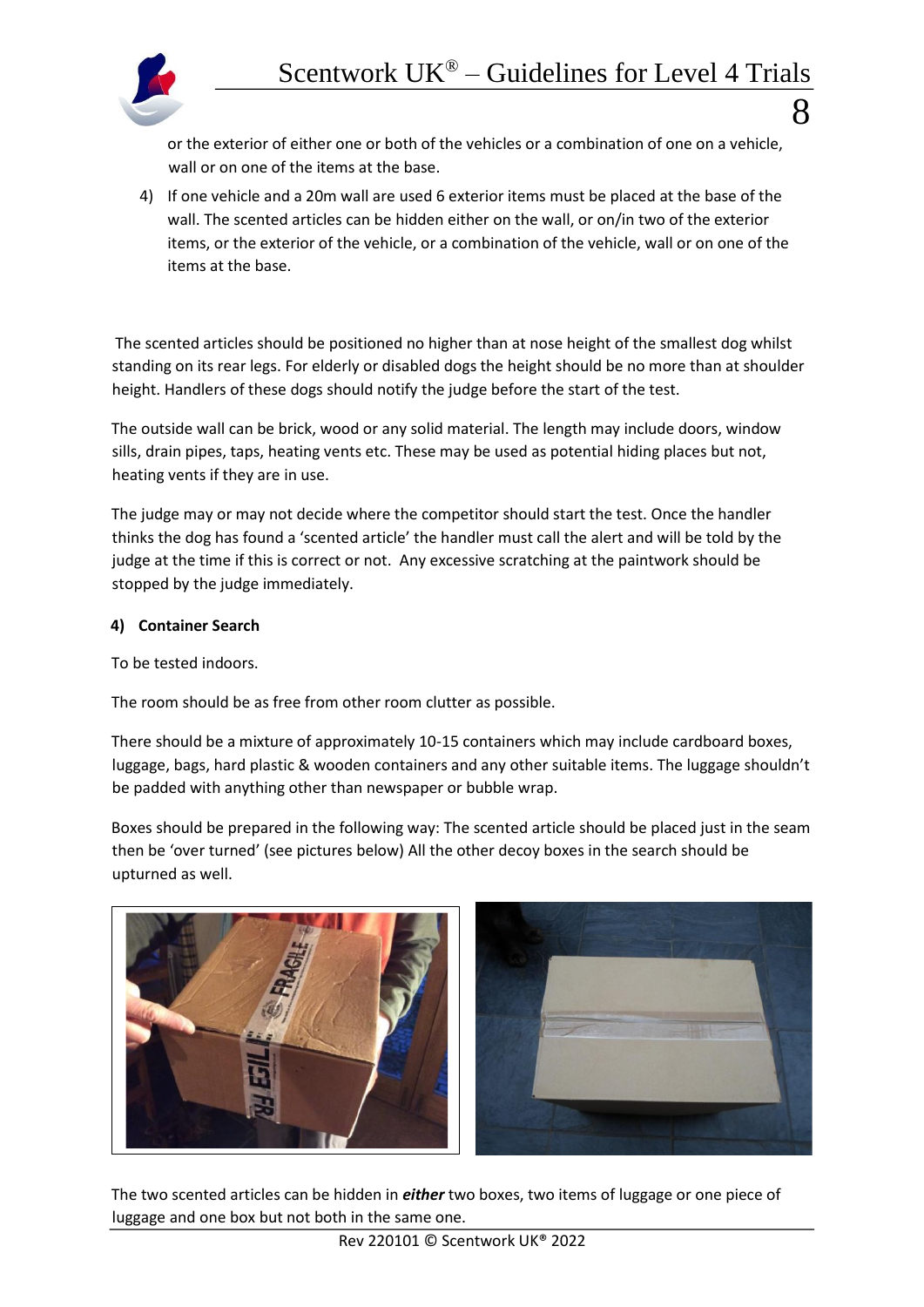Up to two 'distraction scents' should have been placed in either two boxes, two pieces of luggage or one of each. (see notes section below).

Once the handler thinks the dog has found a 'scented article' the handler must call the alert and will be told by the judge at the time if this is correct or not. The handler must then resume the search.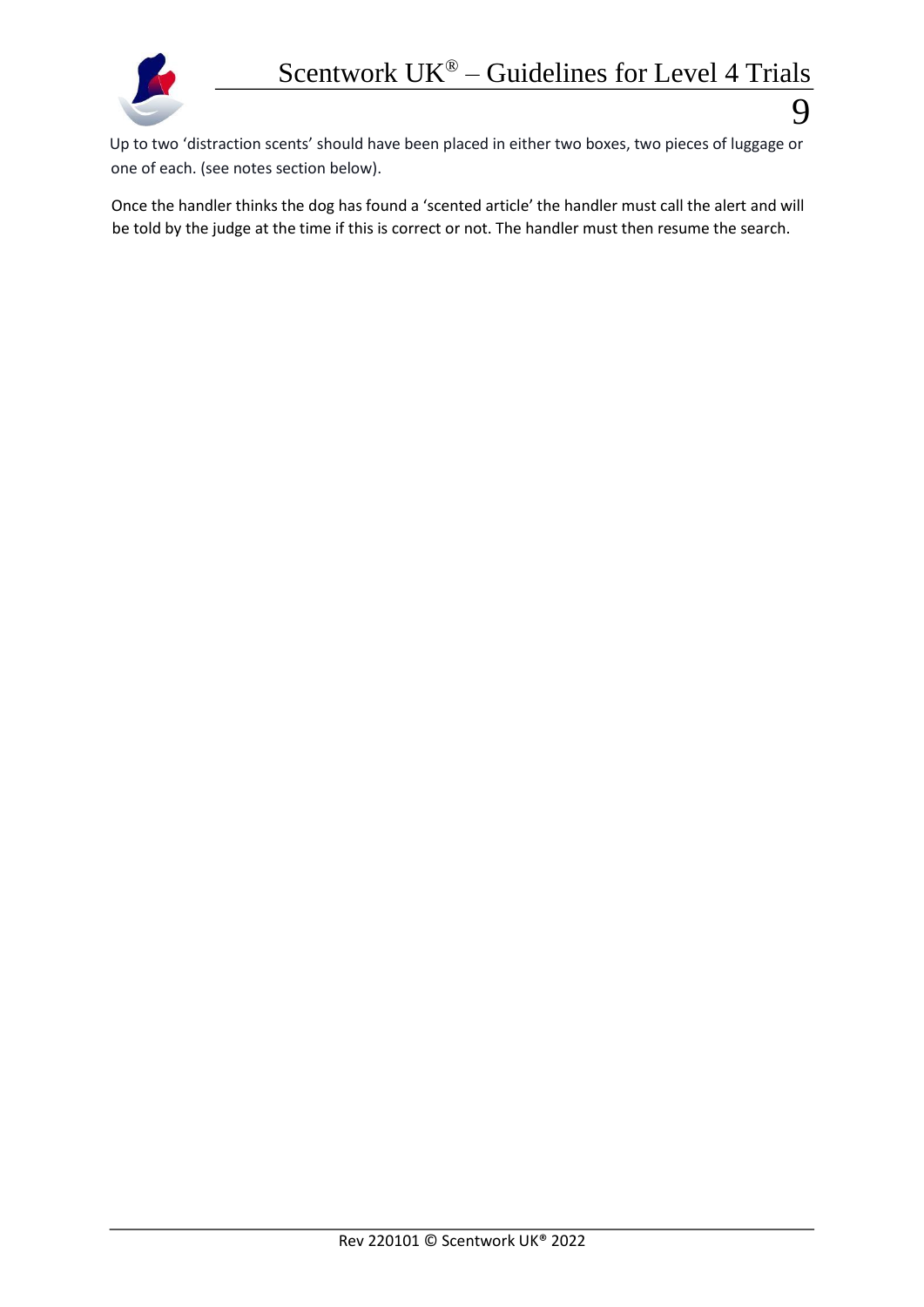

**Eligibility for entry** - Open to teams that have qualified at level 3.

Not open to teams who have gained 20 points in Level 4 or have qualified in level 5

Once a dog & handler team have gained their 'Ex' title in level 4 they can no longer stay in level 4 unless they run NFC.

**Indication** - The dog can indicate to the handler by expressing 'any' non- destructive behaviour. (see definition of trashing, page 5). Acceptable indications can include: freeze, stare, sit, down, lick, paw touch, nibbling, nose prod and barking.

**Number of dogs entered at a trial.** It is at the trials manager's discretion whether to accept two entries from a competitor for entering two dogs in the **same** level at a trial.

**Bitches in Season** - Bitches in season are not allowed to compete at the trial or be mated at the venue.

**Position of scented articles for handlers with more than one dog** The scented articles must remain in the same location for each competitor. In the event of a person having 2 dogs, in the same level, one dog will work as per draw order and the other will run last. When more than one handler has more than one dog another separate draw should take place. The previous scented article and search object should be removed and an additional search object added and in the vehicle search a different vehicle should be used*.* The scented article will be located in a different position.

**Entering more than one Level at a trial –** A dog & handler team can only enter two levels if the team has already qualified at the lowest level that it has been entered in at a previous trial.

**White Dog –** An experienced dog, not entered in the trial, allowed to do a 'pre-run' of the test to test article strength and its location. This dog is not to be owned by anyone entered in the trial. . When a 'white dog' isn't available the first dog in the running order will complete the search, after which the judge will determine whether the search is acceptable or not. If the first dog to run encounters unforeseen difficulties, the judge can decide to adjust the search test and the dog/handler team will be allowed re-run at the end of the class.

**Equipment -**All dogs must wear either a collar or harness whilst under test. Slip leads or a half-check collar are permitted but handling marks will be deducted if used in a corrective manner. Dogs can not wear a 'halti' or any other head collar whilst working. No person shall carry out punitive correction or harsh handling of any dog at any time within the precincts of the competition.

**Fails –** An incorrect call of the location of the hide, running out of time, harsh handling.

**Calling the 'Alert/Find' –** The handler should notify the judge verbally when he/she thinks their dog has found an article.

**Rewards**: the competitor is allowed to reward their dog ONLY once they have passed through the 'marker cones' outside of the search area.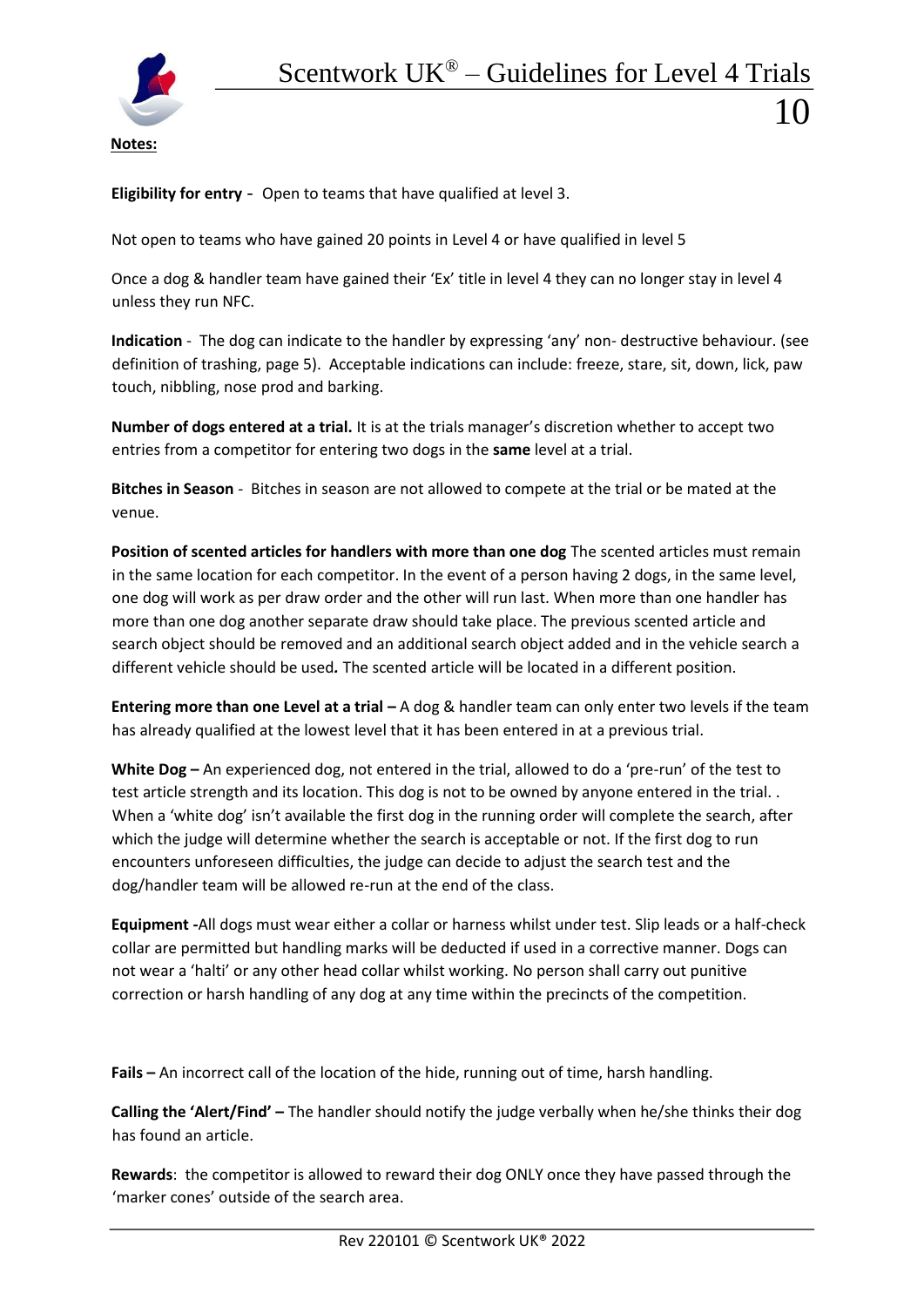

**Unregistered Dogs -** 'Unregistered Dogs' may enter Levels 1 and 2 if they have not already qualified at these levels before 1<sup>st</sup> January 2020. If the dog then becomes registered at a later date they will need to start in Level 1 again. No 'Qualifying' or 'Clean Sweep' points achieved during this 'unregistered' period will carry over.

**NFC – 'Not For Competition'-**Dog and handler teams can run NFC in the level that they eligible for and one level above. For example if the dog & handler team is eligible for L1 that can run NFC in both L1 and L2, if a dog & handler team has qualified at L1 they can enter both L2 & L3 NFC and so on. However the trials manager will give priority to competitors who are not running NFC

**Scented articles** – It is at the Trials manager's discretion whether to accept entries from those competitors on a different odour other than 'Cloves & Gun Oil'. If using a different scent it is the competitor's responsibility to bring 8 scented articles of the correct size and material specification. Please see below.

- To prepare Clove scented articles, place 10/12 dried cloves in a clean, empty air tight jar. Place 6/8 articles to be scented, no larger than 3 x3cm, on top of the dried cloves and leave at least 2 days prior to the competition. Shake the jar occasionally to ensure even thorough scenting of the articles.
- The Gun oil should be prepared in the following way. The Gun Oil recommended for use is 'Napiers Gun oil'. Ensure you purchase the gun oil lubricant rather than the gun oil cleaners and sprays. . Place one droplet of 'Gun oil' onto each article, to be scented, which is approximately 3 x 3cm in size. Leave the lid off for a couple of hours for the fumes to disperse before sealing the lid. The scented articles are then ready to use after 2 days.

# **Distraction Scents**

All search elements, except for the vehicle search, should include 2 'distraction' scents.

The 'distraction' scents must include two of the following:

- *1. American Peppermint extract (Dr Oetker)*
- *2. Coffee*
- *3. Shampoo*
- *4. Almond or vanilla extract (Dr Oetker)*
- *5. Tea (English Breakfast)either tea bags or 'loose leaf'*
- *6. Used Dog towelling or bedding (Dog Odour)*

# Preparation of 1-4 distractions

Smear a clean unused cotton wool pad with one of the 'distraction' scents the day before the trial and place in a sealed plastic container or lidded glass jar. For powders (coffee & loose leaf tea), dampen the cotton wool pad and sprinkle a small amount of the powdered distraction scent to the